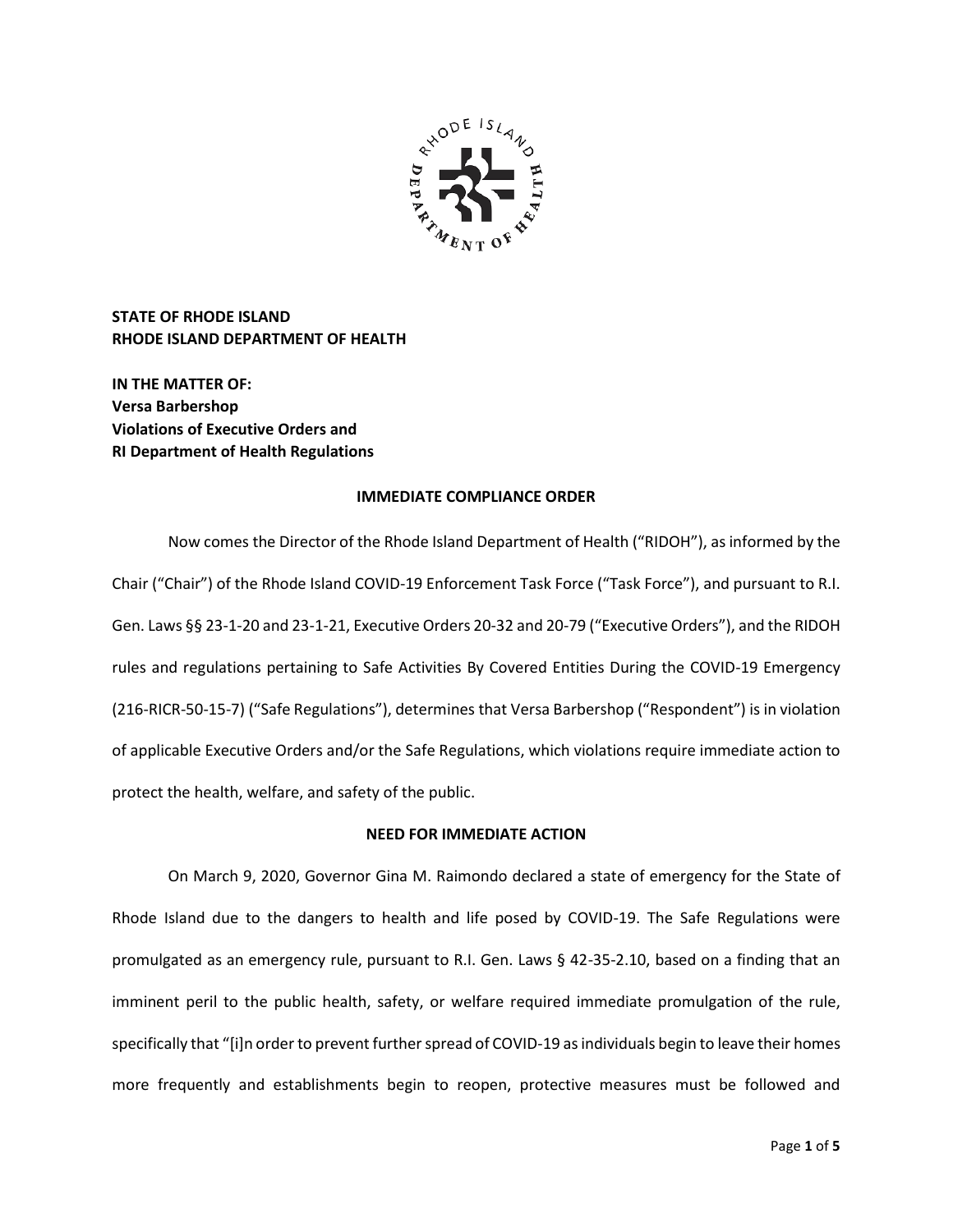implemented for individuals and establishments to resume operations so that the public's health and welfare is protected."

# **GROUNDS FOR DETERMINATION OF VIOLATION**

- I. Respondent is a personal services establishment located at 308 Broad Street in Providence.
- II. Respondent is a covered entity as defined in the Safe Regulations. As such, the Respondent is required to comply with applicable Executive Orders and the Safe Regulations.
- III. On or about August 31, 2020, a Task Force inspector conducted a Healthy Environment inspection of the Respondent. The inspector performed a checklist inspection based on the Safe Regulations and determined that Respondent scored a 4/11 for overall requirements. Of significance was the fact that multiple employees and customers were observed not wearing cloth face coverings. After the inspection, the inspector provided information and resources to the Respondent to help it achieve full compliance. This included a recommendation to the Respondent on how to access www.ReopeningRI.com and the relevant websites for the Executive Orders, rules, regulations, and guidance. The Respondent was also advised that an inspector would conduct a reinspection in the near future.
- IV. On or about September 14, 2020, the same Task Force inspector conducted a reinspection of the Respondent. The inspector performed a checklist inspection based on the Safe Regulations and determined that the Respondent scored a 7/11 for overall requirements. However, it was again observed that multiple employees and customers were not wearing cloth face coverings. After the inspection, the inspector again provided information and resources to the Respondent to help it achieve full compliance.
- V. On or about September 16, 2020, the same Task Force inspector conducted a reinspection of the Respondent. The inspector performed a checklist inspection based on the Safe Regulations and determined that the Respondent scored a 7/11 for overall requirements. Yet again, the inspector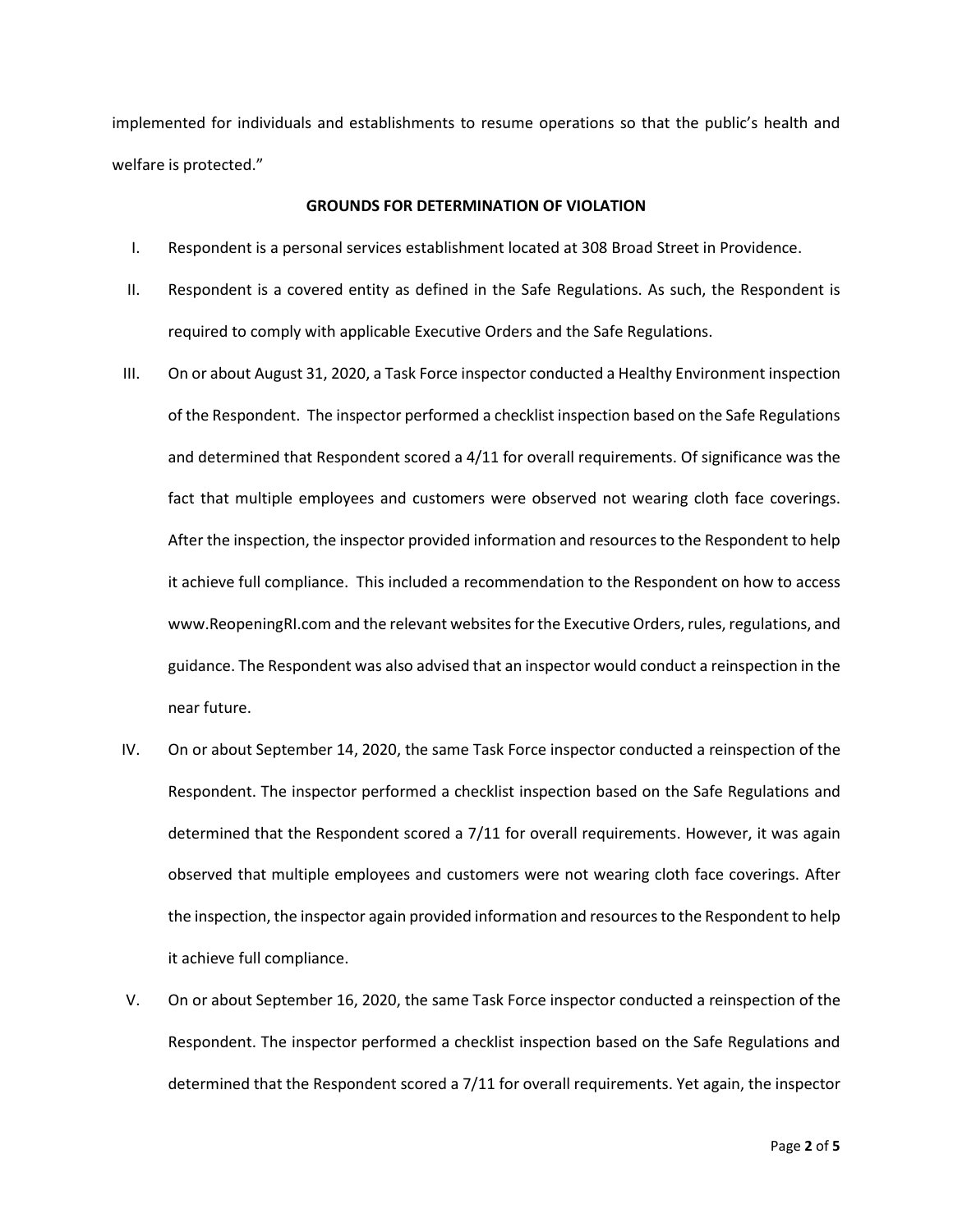observed that employees and customers were not wearing cloth face coverings. The inspector noted in her report that "It's the 3 time that I visited that place and [it's] always [the] same problem, customers and employees with no mask."

- VI. On or about October 14, 2020, the same Task Force inspector conducted a reinspection of the Respondent. The inspector performed a checklist inspection based on the Safe Regulations and determined that the Respondent scored a 7/12 for overall requirements. The inspector again observed that employees and customers were not wearing cloth face coverings.
- VII. Therefore, as a result of the Respondent's continued failure to comply with applicable Executive Orders and the Safe Regulations, and in the absence of any other information to rebut the allegations above, RIDOH has drawn the conclusion that the above allegations are true, and the Respondent is not in compliance with applicable Executive Orders and/or the Safe Regulations.

#### **VIOLATIONS**

The following alleged violations stem from the October 14, 2020 reinspection.

- I. Respondent is in violation of Section 7.4.1(A)(3) of the Safe Regulations, which requires all individuals in an establishment to wear cloth face coverings unless physical distancing or an exception applies and requires establishments to deny entry to any employee, who is not otherwise exempt from the requirement or who refuses to wear a cloth face covering when required. The inspector observed two (2) barbers and four (4) customers who were not wearing a cloth face covering. None of these employees and customers claimed an exception, nor were the employees and customers able to continuously maintain physical distancing.
- II. Respondent is in violation of Sections 7.4.1(A)(6) & (7) of the Safe Regulations, which require each covered entity to ensure the performance of environmental cleaning of its establishments once per day and to maintain records documenting such environmental cleaning. Upon request, the Respondent could not produce the required records.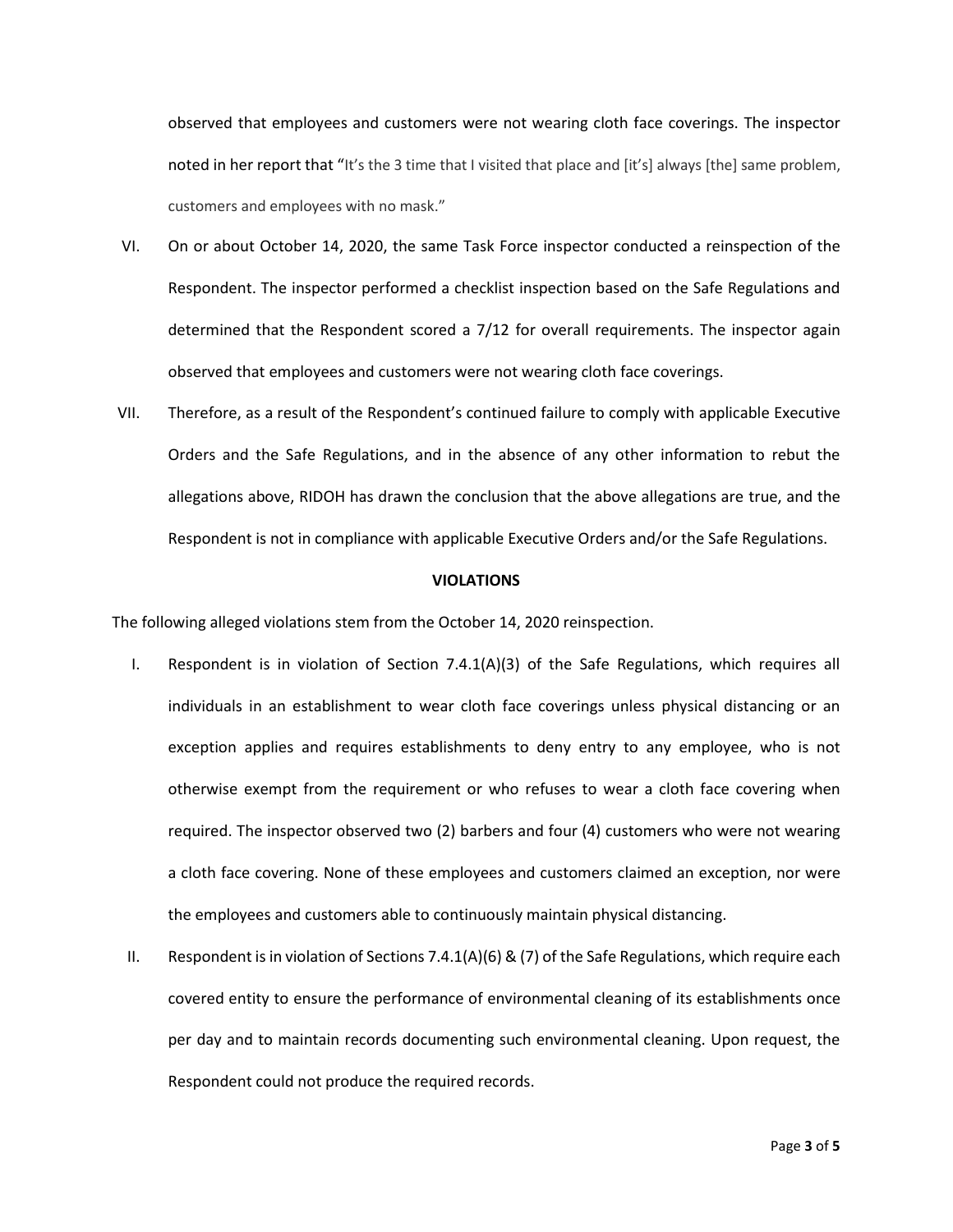- III. Respondent is in violation of Section  $7.4.1(A)(6)$  of the Safe Regulations, which requires each covered entity to clean commonly touched surfaces, such as shared workstations, elevator buttons, door handles and railings in accordance with CDC guidance for specific industries. The inspector observed surfaces such as equipment, objects, and workstations to be used by multiple customers without cleaning between customers, and concluded, therefore, that the Respondent did not clean high touch surfaces in accordance with CDC guidelines for its industry.
- IV. Respondent is in violation of Section 7.4.1(A)(8) of the Safe Regulations, which requires all covered entities to maintain an employee work log that identifies the full name, phone number, and the date and time of all shifts worked by each employee. This work log must be maintained for at least thirty (30) days. Upon request, Respondent could not produce an employee work log.
- V. Respondent is in violation of Section 7.4.6(A)(4) of the Safe Regulations, which requires that information be collected from all visitors and other entrants who have interacted with others present on site for a period of 15-minutes or more solely for the purposes of contact tracing. Upon request, the Respondent admitted that they did not collect the required information for patrons who were on site of a period of 15 minutes or more.

#### **ORDER**

It is hereby **ORDERED**, that Respondent is to immediately close. Prior to reopening, violations shall be remedied to the satisfaction of the Director of RIDOH by fulfilling the conditions as set forth below:

- I. Respondent must develop and incorporate into its written control plan a strategy to prevent the violations listed above from reoccurring. Said written plan shall incorporate the following:
	- a. Respondent shall require all employees in its establishment to wear cloth face coverings unless physical distancing can be continuously maintained, or an exception applies. In accordance with Section 7.4.1(3)(a) of the Safe Regulations, Respondent shall deny access to